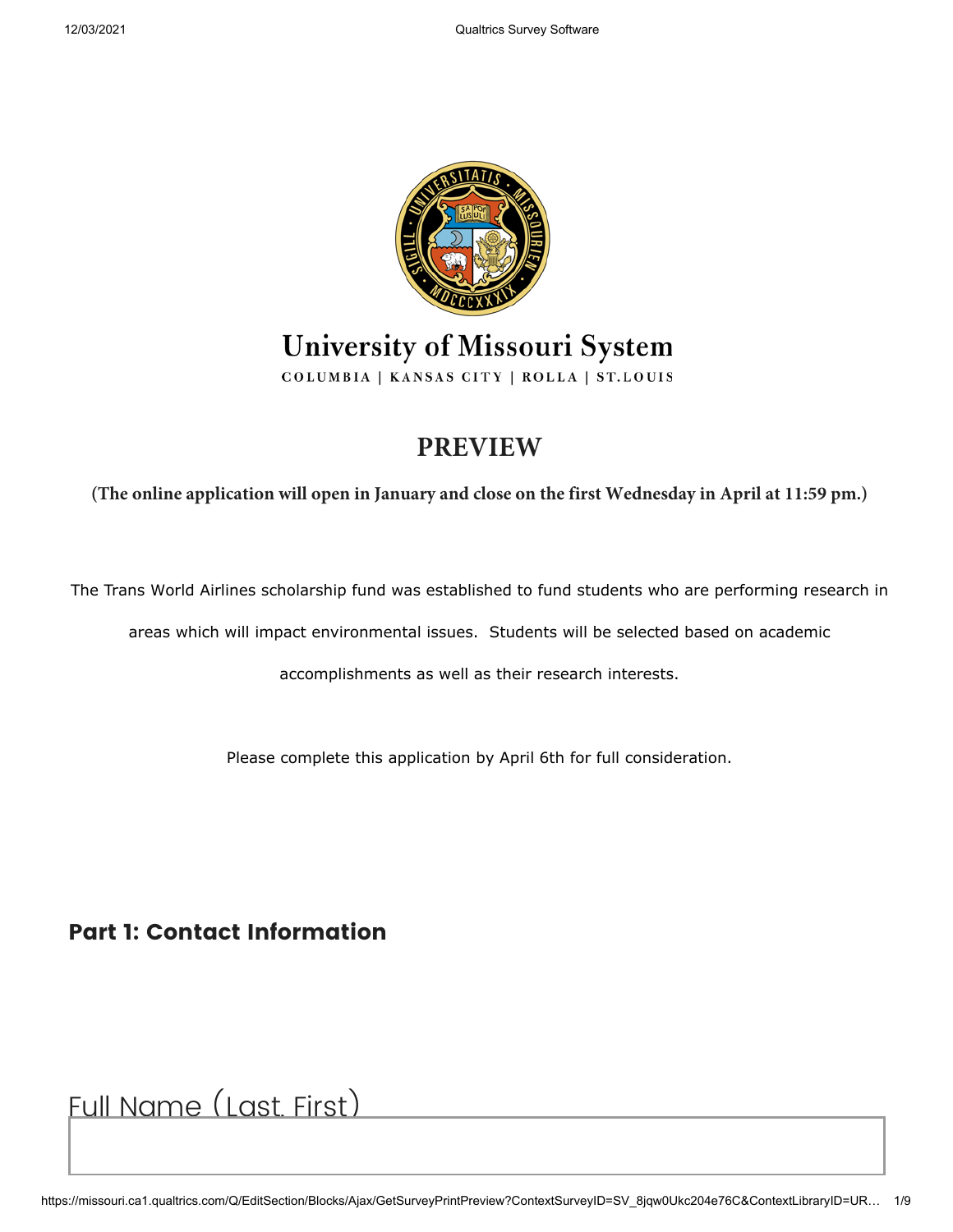#### Student ID

Phone Number

Email Address

Complete Local Address

Address 1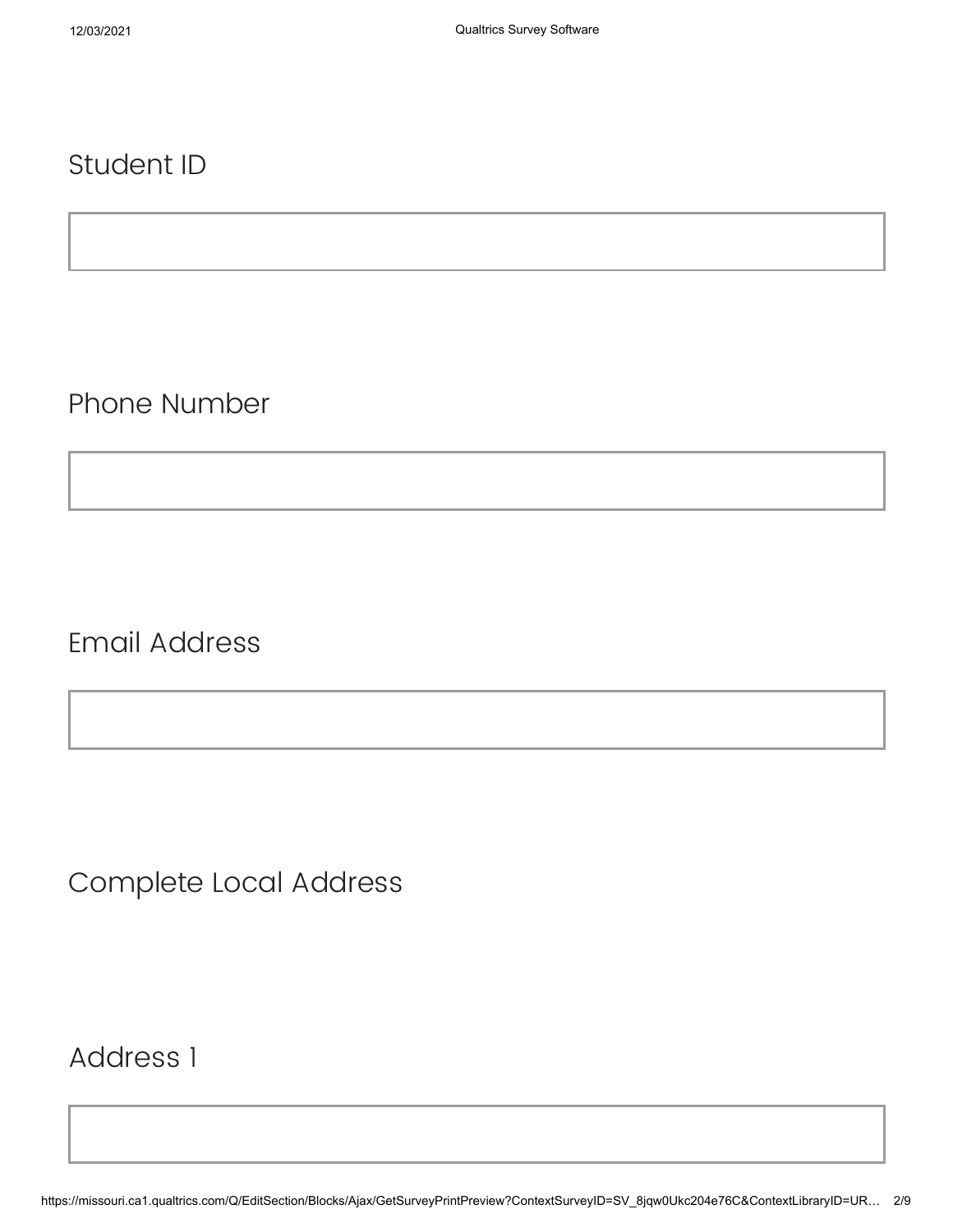### Address 2

### **City**

### **State**

Zip Code

Permanent Address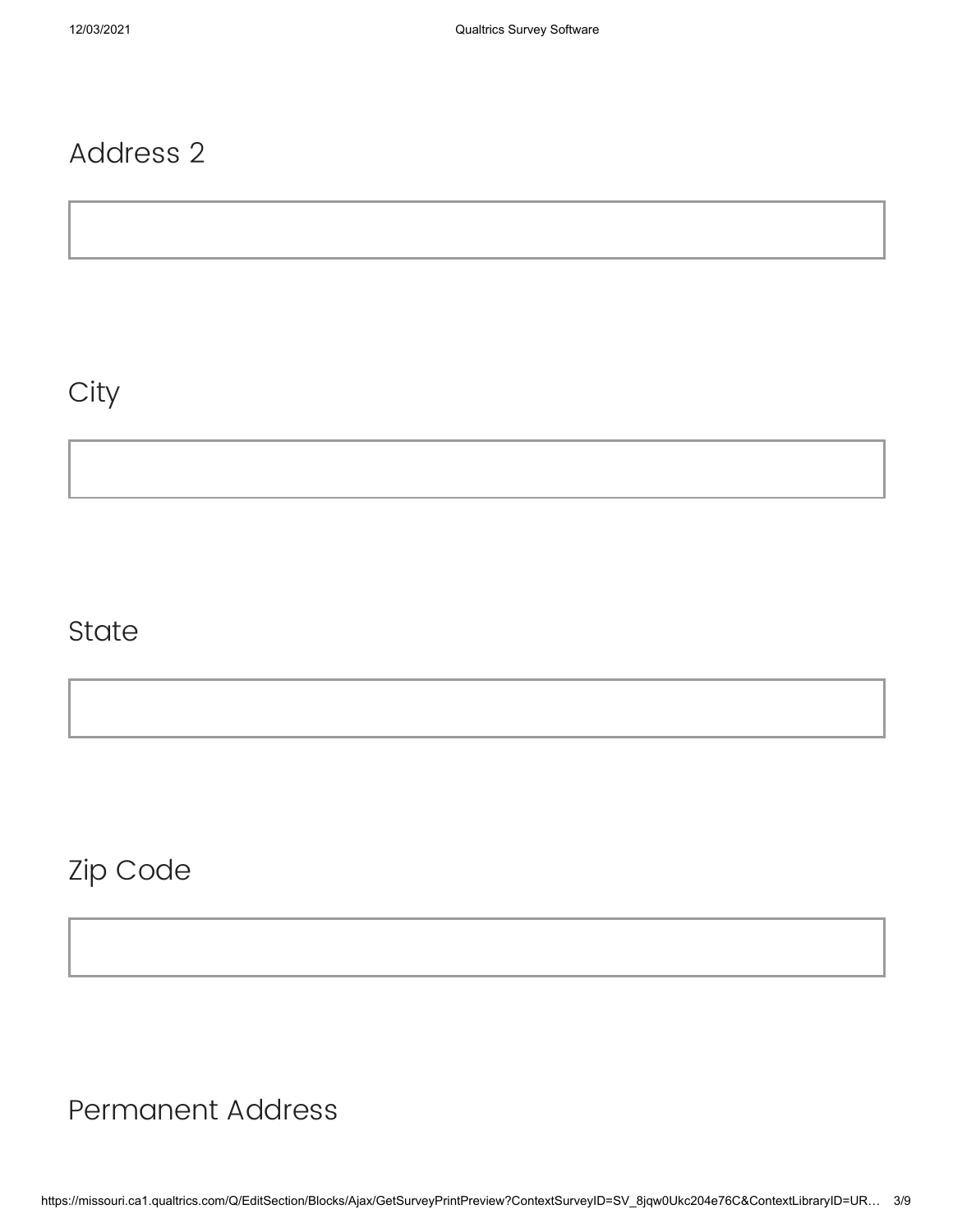My permanent address is the same as my local address

My permanent address is different than my local address

Permanent Address

Address 1

Address 2

**City**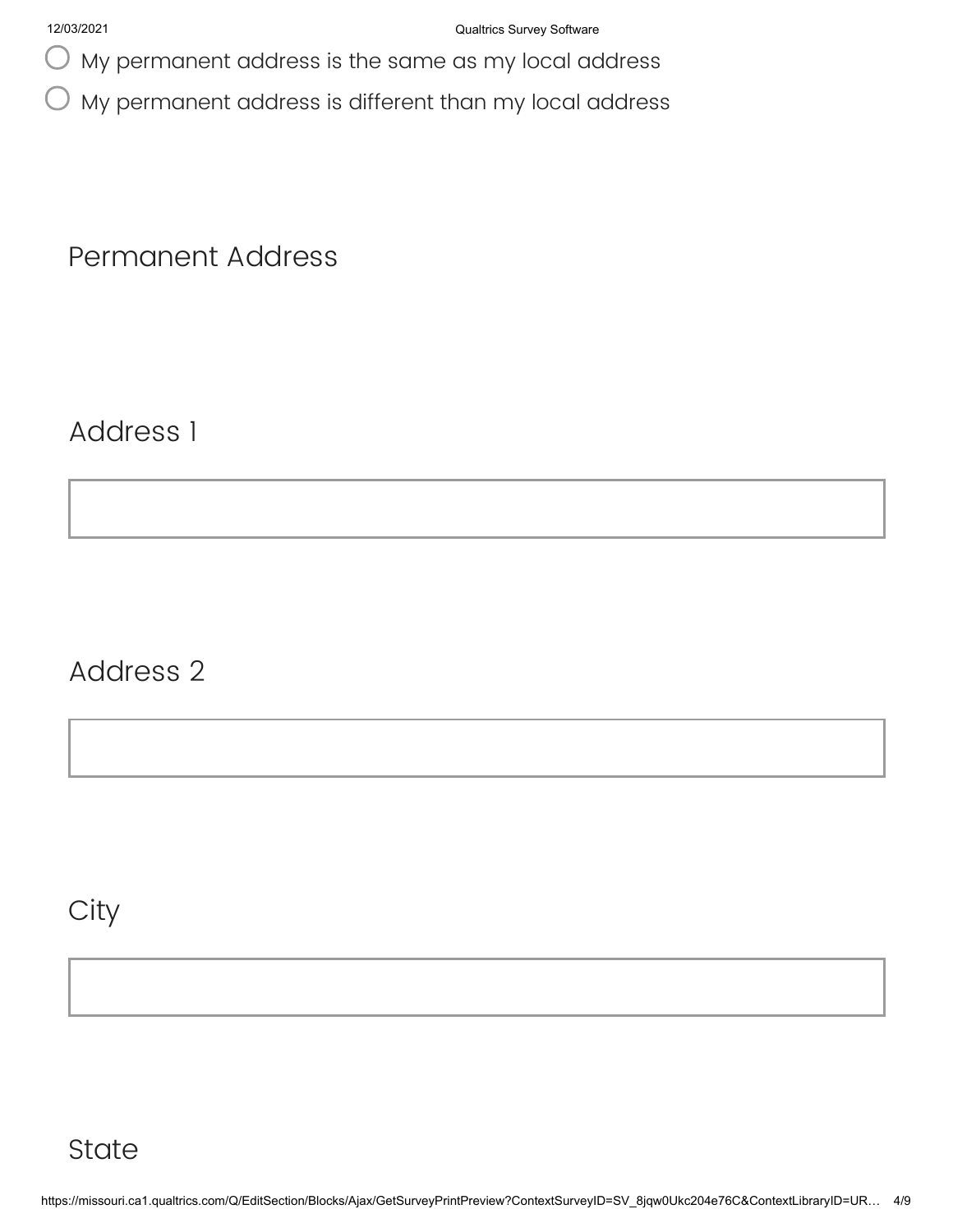#### Zip Code

#### **Part 2: Education**

#### **University**

- University of Missouri Columbia
- University of Missouri Kansas City
- Missouri University of Science and Technology
- University of Missouri St. Louis

## College/School/Division (eg. Arts & Sciences, Law School, etc.)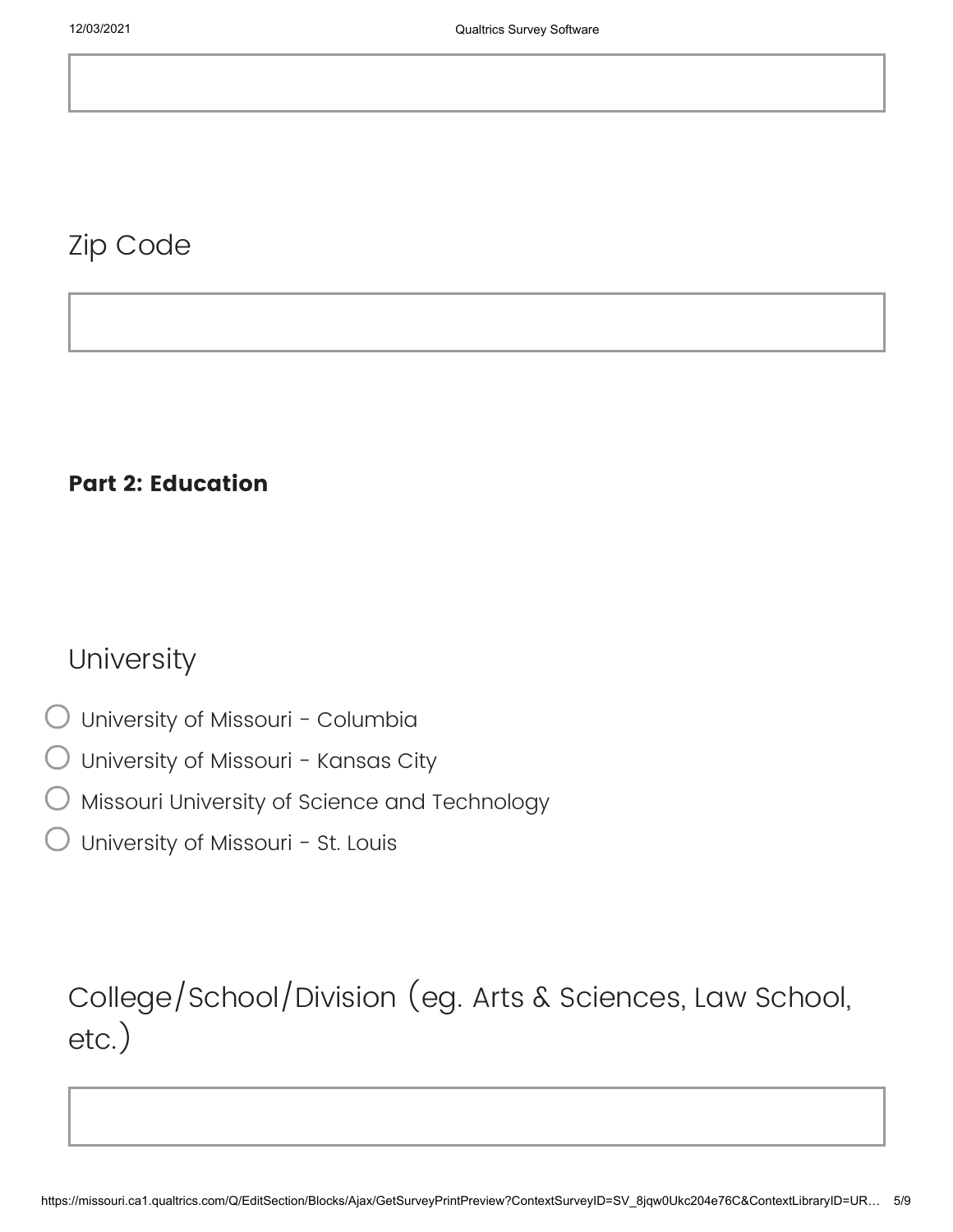## Department (if applicable)

Please indicate whether you are an undergraduate student or a graduate/professional school student

Undergraduate Student

Graduate or Professional School Student

Current Level (Jr., Sr., 2L, PhD)

#### Please confirm that you are currently enrolled

(please note: you must be currently enrolled in order to be considered for this scholarship)

I am currently enrolled

I am not currently enrolled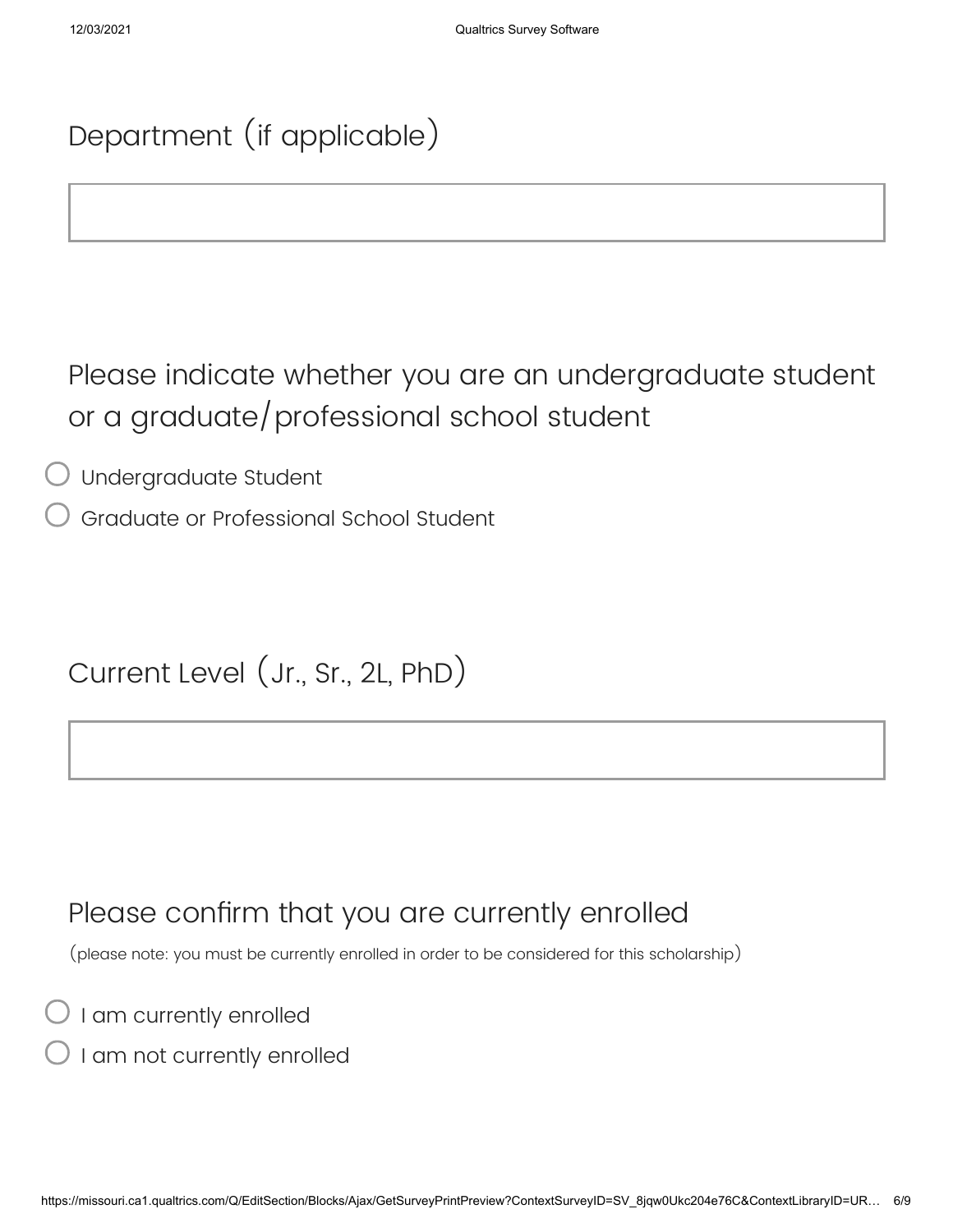## Please confirm that you have completed the requisite college credit hours (60 credit hours at any institution)

I have completed the requisite credit hours

I have not completed the requisite credit hours

#### **Part 3: Statement**

Please upload a description of your career plans and their potential impact on the environment, how the scholarship will further your career, and specifically what you plan to do during the period of scholarship support. Please provide your full name in the document header, limit the statement to no more than one single-spaced page, and use the naming convention "Last name, First name statement"

### Have you previously received a TWA scholarship?

Yes

No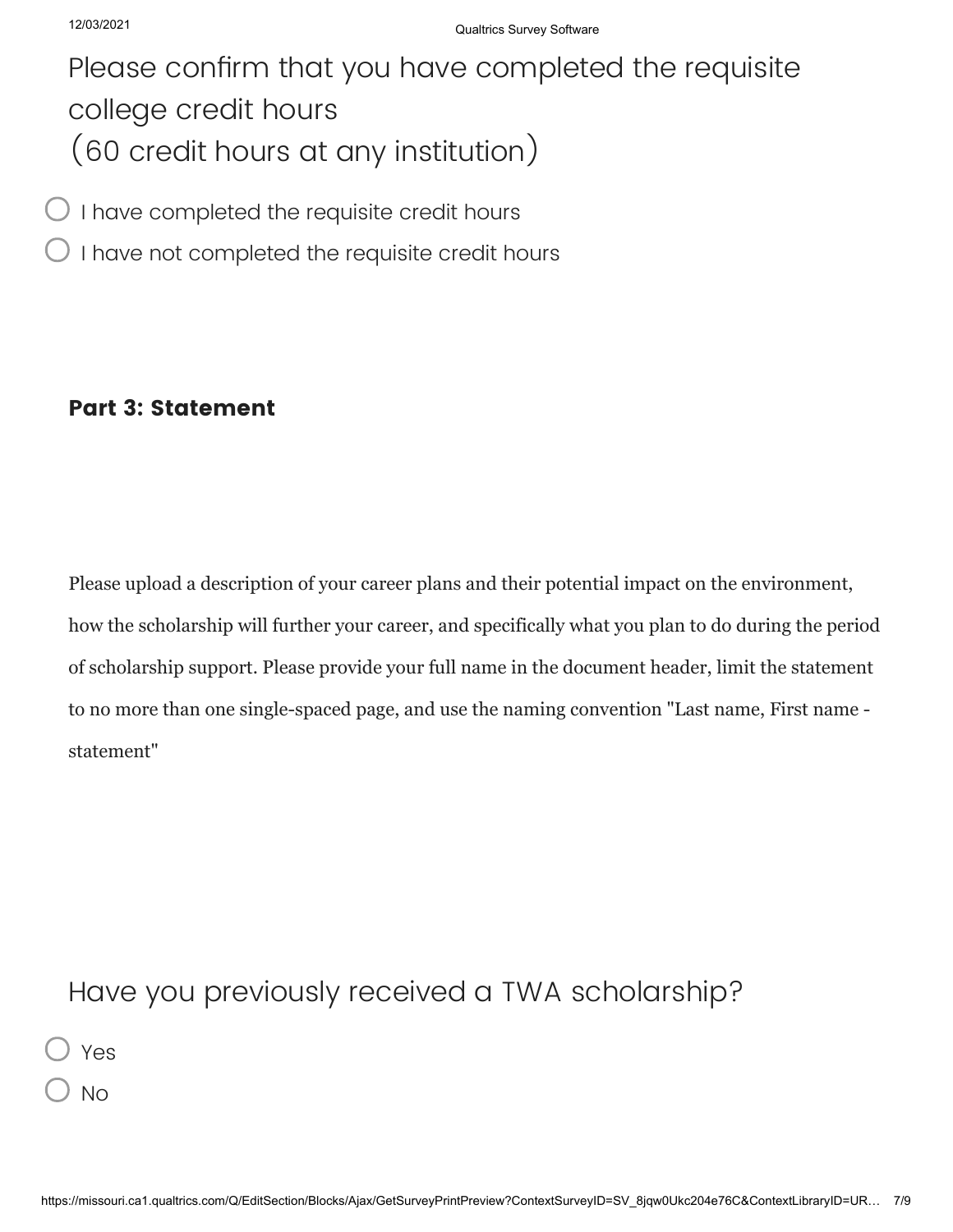Please upload a description of the relevant independent study, extra curricular activities, and research experience related to the environment that were accomplished during the time of the TWA scholarship. Please provide your full name in the header of the document, limit statement to no more than one single-spaced page, and use the naming convention "Last name, First name statement of accomplishments"

**Part 4: References**

**For full consideration, please reach out to three references and request that they submit a one page letter of recommendation to umacademicaffairs@umsystem.edu by April 6th.**

**You have reached the end of the application. If you would like to review your responses before submitting, please use the back button on the bottom of this page. If you are satisfied with your responses, please continue.**